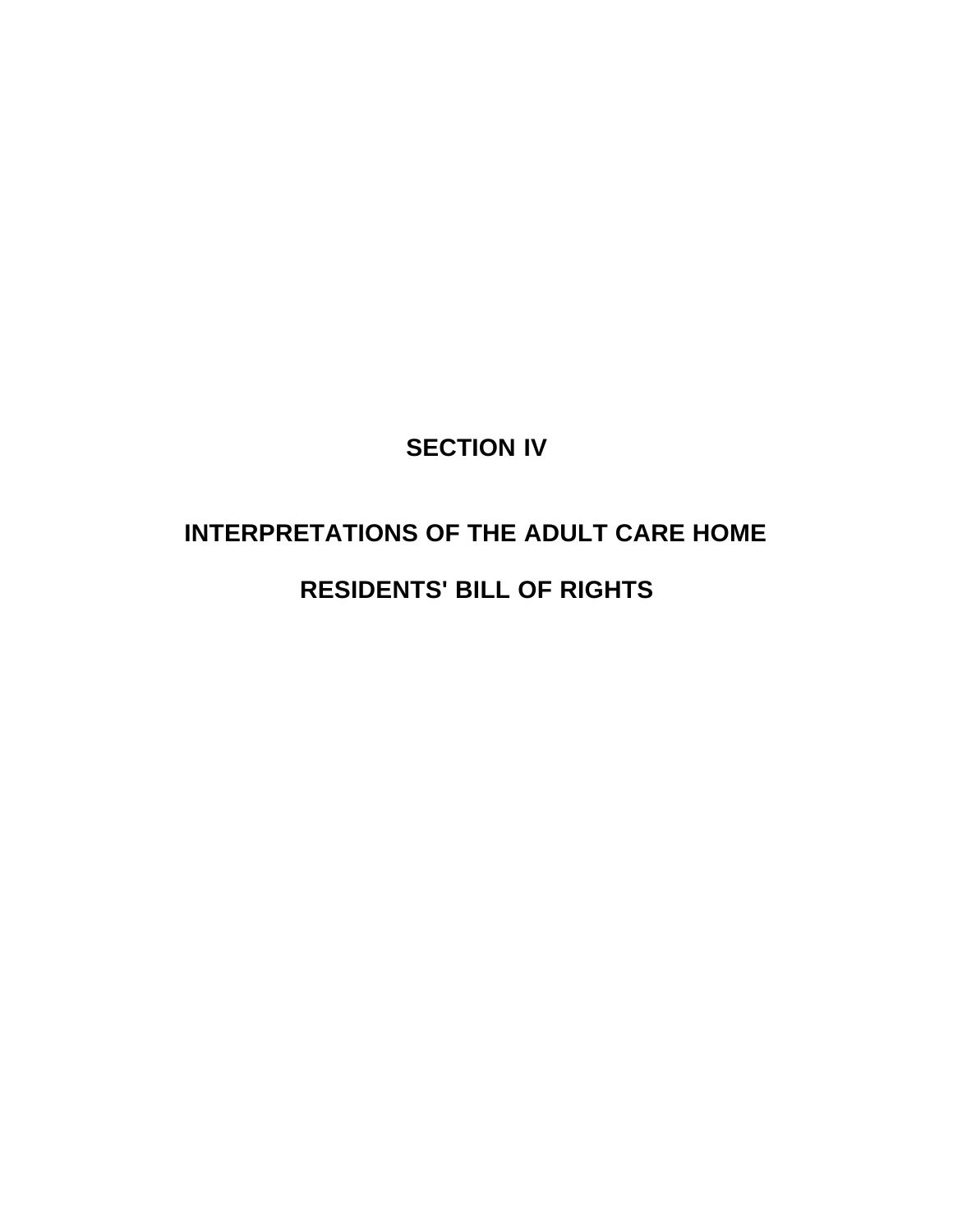# **INTERPRETATIONS OF THE ADULT CARE HOME RESIDENTS' BILL OF RIGHTS**

Below are some interpretations of the Adult Care Home Residents' Bill of Rights. These are provided to help clarify the intent of each right. It is important to keep in mind though, that while these interpretations may provide guidance as to the protection and opportunities afforded Adult Care Home residents, they are not in every case a clear cut statement of what the rights permit or prohibit in all situations. For some rights the interpretations are rather specific declarations but for other rights the interpretations only offer guidance of how the right may be applied in a particular situation.

# **RIGHT 1 - To be treated with respect, consideration, dignity, and full recognition of his or her individuality and right to privacy.**

### Comment:

Staff courtesies will contribute to the residents' self respect and should be no less than what we would expect from other people with whom we deal in everyday life. Residents should have maximum flexibility to exercise choices about what they will do and when they will do it and be afforded privacy when they wish it.

- A. Staff of the facility should speak courteously to the residents at all times. Speaking and interacting with residents gives the staff many opportunities to reaffirm the individual characteristics and dignity of the residents. Staff need to be aware of and sensitive to problems, feelings and needs of the residents. As a general rule, they should address residents by the name the resident prefers, not "Honey" or "Darling." They should talk to a resident rather than about him in his presence; they should knock before entering a bathroom or bedroom.
- B. Staff should encourage residents to exercise choice in individual preferences such as clothing; social, education or religious activities; friendships; and other areas where it is possible to encourage individuality.
- C. Staff should ensure the privacy of a resident's body at all times. A closed door or a drawn curtain will shield residents from passersby. In cases where a resident's safety must be considered, assistance by other staff may be required but staff can still ensure privacy of the resident.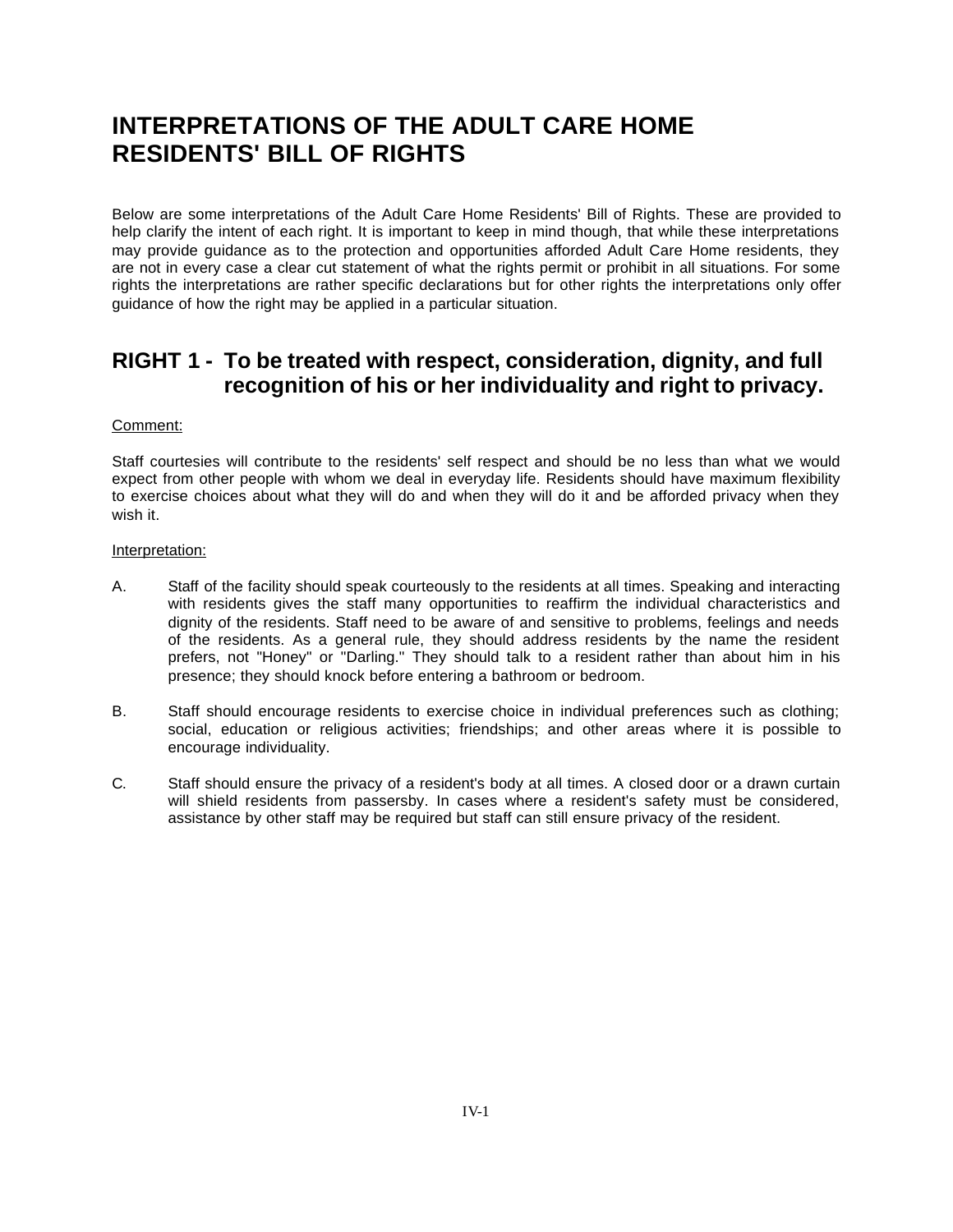### RIGHT 2 - **To receive care and services which are adequate, appropriate and in compliance with relevant federal and state laws and rules and regulations.**

#### Comment:

If the facility is in compliance with the minimum standards, residents should be receiving care and services, which are at least minimally adequate and appropriate. However, not all violations of standards relate directly to whether an individual is receiving adequate or appropriate care and services.

While the facility may not be in compliance with all requirements at a given point in time, some violations do not impact directly on residents and, therefore, may not affect their personal well being. For example, in a facility with a disoriented resident if the sounding device at an exit door is inoperable, a violation of minimum standards has occurred. However, unless the disoriented resident wanders out that door unsupervised, it is not considered a violation of that individual's right to receive adequate care.

#### Interpretation:

- A. Each resident must receive all care and services described in the minimum standards for that type of facility. This includes but is not limited to: supervision and assistance in caring for basic personal needs, appropriate response in case of emergencies, medication management, adequate furnishings, an activities program, assistance in arranging for health and mental health services, etc.
- B. A violation of this right occurs when noncompliance with a standard or other applicable law presents a direct relationship or impact on the personal well being of a specific individual or individuals. If this relationship or impact on a specific individual cannot be shown, a violation of this right has not occurred although the facility may have violated a minimum standard.
- C. It is important that staff be appropriately trained and that the facility and staff are able to provide care for the types and numbers of residents placed in the facility. An inadequate staffing arrangement or inappropriately placed residents may result in inadequate care.

### **RIGHT 3 - To receive upon admission and during his or her stay a written statement of the services provided by the facility and the charges for these services.**

### Comment:

The minimum standards in all of these licensed facilities support this right in that it is required for services, accommodations, rates and refund policies to be given to a resident upon admission and signed by the resident or responsible party and by the administrator or supervisor in charge with a copy furnished to the resident and a copy filed in the resident's record.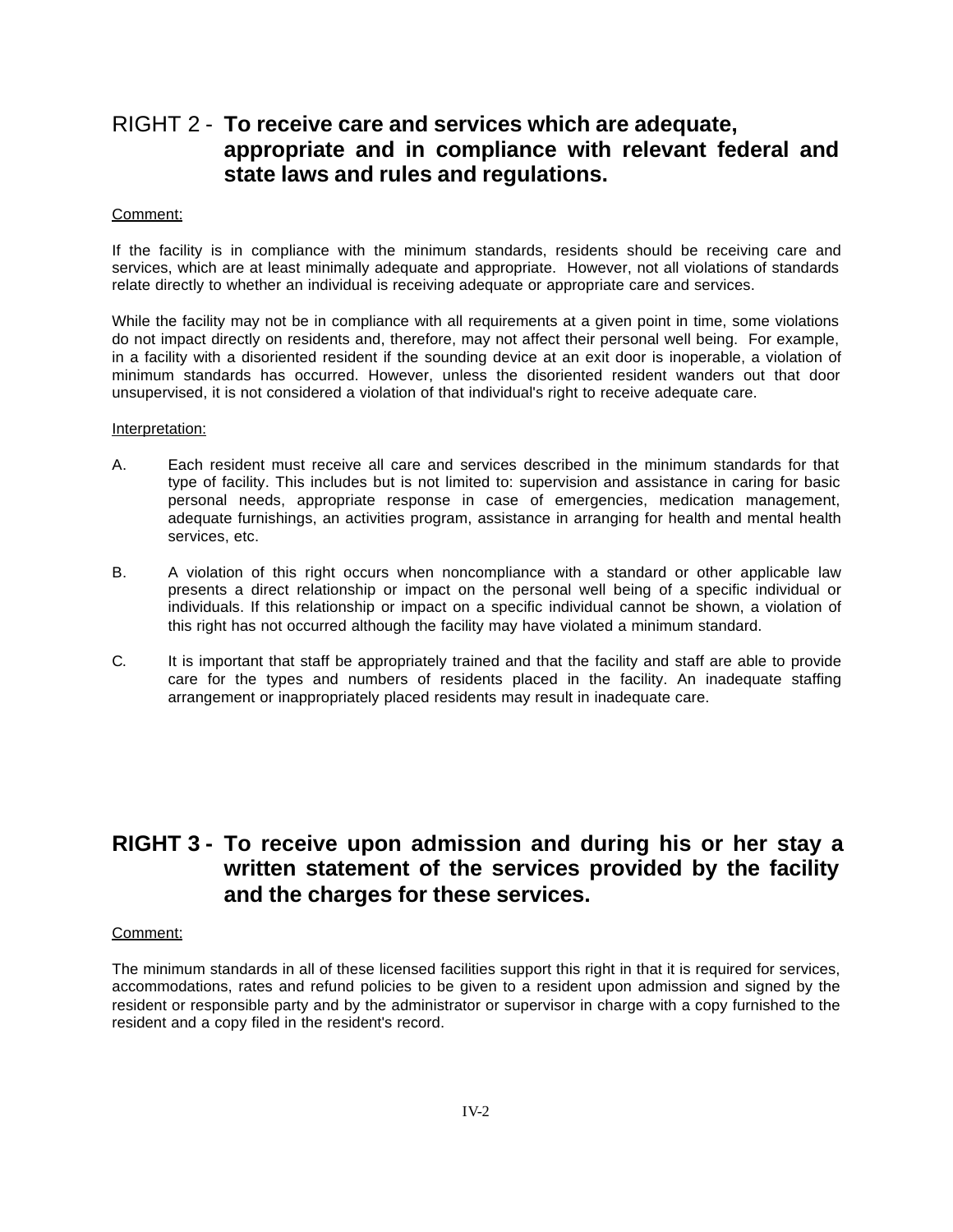### Interpretation:

- A. The statement should clearly identify services and supplies, which are to be provided, and the rates charged for these services, regardless of the individual's means of payment.
- B. When rates change, the resident and/or the responsible party must be notified in writing by the administrator.
- C. When standards are revised and there are added services these must be included in the written statement and given to the resident for his signature. A copy must be placed in the resident's file.

# **RIGHT 4 - To be free of mental and physical abuse, neglect, and exploitation.**

### Comment:

General Statute 131D-2, the Adult Care Home licensure law, defines abuse as "the willful or grossly negligent infliction of physical pain, injury or mental anguish, unreasonable confinement, or the willful or grossly negligent deprivation by the administrator or staff of a Adult Care home of services which are necessary to maintain mental and physical health." The General Statute defines exploitation as "the illegal or improper use of an aged or disabled resident or his resources for another's profit or advantage." It defines neglect as "the failure to provide the services necessary to maintain a resident's physical or mental health." If there is the possibility that a disabled resident has been subjected to abuse, neglect or exploitation and is in need of protective services, this must be immediately reported to the county department of social services which will determine the appropriateness of investigation under the North Carolina adult protective services law (General Statute 108A-102). Interpretation:

- A. All staff, including aides, orderlies, housekeeping and kitchen help, need to be aware of the importance of being sensitive to residents' feelings since what constitutes mental anguish may vary between individuals.
- B. Administrators are responsible for exercising all reasonable care in selecting staff who will not be abusive, neglectful, or exploitative and for taking appropriate action in the case of any staff member who is involved in mistreatment of a resident as described in the comments.
- C. Normally, if services required in the standards are offered and delivered by the administrator and staff, there will be no basis for concern about neglect.
- D. Administrators need to keep thorough records of the residents' money when they are assisting the residents in the management of that money. They need to be conscientious about ensuring that the resident endorses his own checks. They should keep the resident clearly informed about how much money he has in his personal needs fund if the resident has requested that they hold it for safekeeping.

### **RIGHT 5 - Except in emergencies, to be free from chemical and physical restraint unless authorized for a specified period**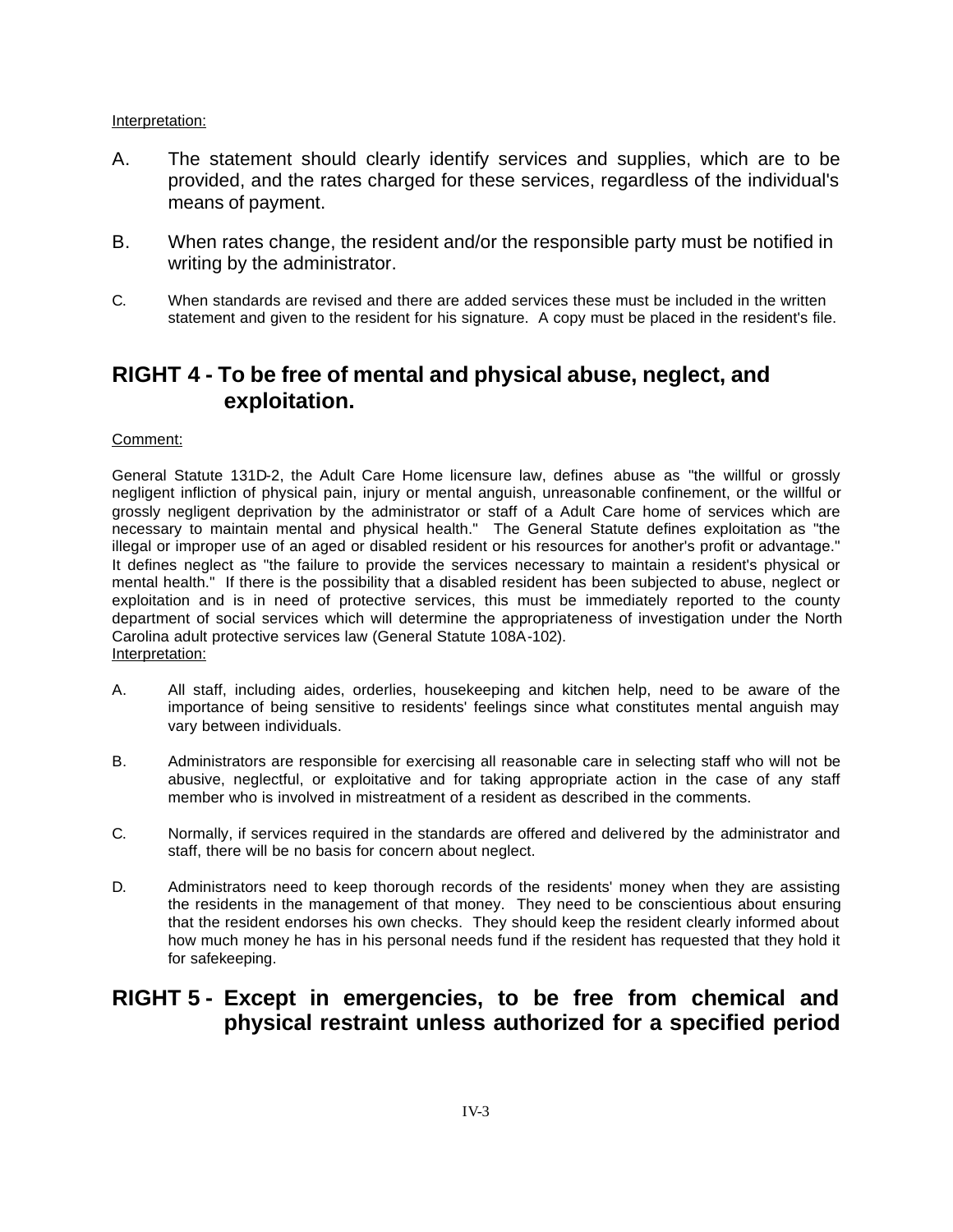# **of time by a physician according to clear and indicated medical need.**

### Comment:

Physical restraints are items or actions, which prevent a resident from doing something he might voluntarily do. These include devices such as restraining straps, sheets, etc., or denial of access to a wheelchair, all of which render the resident immobile. Side rails and restraining sheets (when used in a chair) for individuals who need them for physical support are not considered restraints in the licensure standards when used for the protection of the resident and not to restrict movement. Chemical restraint results from inappropriate prescribing, administering or monitoring of drugs.

Interpretation:

- A. Chemical and physical restraints may be used only by a physician's order. The order must be written to specify when and under what circumstances a restraint may be used.
- B. Neither chemical nor physical restraints can be used to control a resident's mobility for the convenience of the staff, for punishment, unlimited periods of time, or as a substitute for supervision.
- C. Restraints may be used, when necessary, to protect a resident from injuring himself or others during an emergency, but must not be used as a routine method of dealing with a chronic behavior problem. If an emergency restraint is used more than once, the administrator should seek help in solving the problem another way.
- D. PRN (pro re nata, Latin-translated means "as the occasion arises") blanket orders by a physician for physical restraints are not permitted. If a physician writes a PRN order, the order must specify the type of restraint, for what reason the restraint is to be used, and the time intervals at which the restraints are to be loosened or removed.
- E. Administrators need to keep accurate medication charts and to be sure that the orders written by the physician match exactly the medications, which are being administered.
- **RIGHT 6 - To have his or her personal and medical records kept confidential and not disclosed without the written consent of the individual or guardian, which consent shall specify to whom the disclosure may be made, except as required by applicable state or federal statute or regulation or by third party contract. In the case of an emergency, disclosure can be made to agencies, institutions or individuals that are providing the emergency medical services.**

 (It is not the intent of this section to prohibit access to medical records by the treating physician except when the individual objects in writing. Records may also be disclosed without the written consent of the individual to agencies, institutions or individuals that are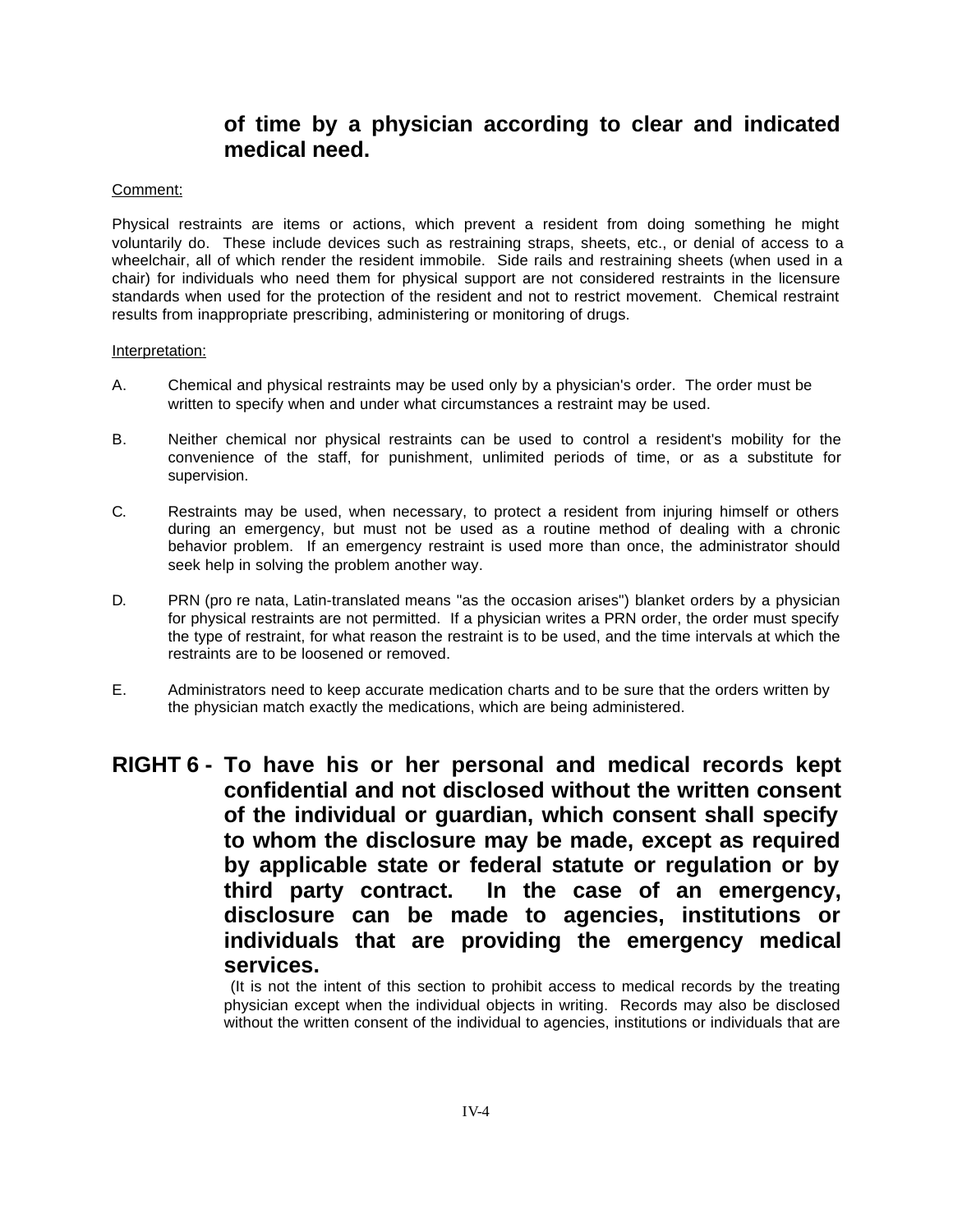providing emergency medical services to the individual. Disclosure of information shall be limited to that which is necessary to meet the emergency).

### Comment:

This right requires the home to get the resident's or his guardian's written consent before disclosing information contained in the records. The consent would need to specify to whom the disclosure may be made. There are a few exceptions to the confidentiality of the resident's records where it will not be necessary to get the resident's or his guardian's written consent to disclose information contained in the records.

- A. Each staff member authorized by the administrator to have access to confidential resident information must be informed of the confidential nature of the information and must protect and preserve such information from unauthorized use and disclosure.
- B. Information contained in a resident's personal and medical records can only be disclosed with the resident's or his guardian's written consent, except for the following:
	- 1. Such records are available for review by the authorized monitoring and licensing agents in carrying out their appropriate duties. They in turn must protect any confidential information obtained in their review.
	- 2. Staff of the county department of social services has access to these records in making an evaluation of a resident's need for protective services.
	- 3. Medical records are available to a resident's physician and other health professionals operating under his orders, unless the resident objects to this in writing.
	- 4. Medical records may be disclosed without the resident's written consent to persons involved in providing emergency medical services to the resident. The information is to be limited to that necessary to meet the emergency.
	- 5. The medical records may be disclosed to a private peer review committee approved by the North Carolina Department of Health and Human Services. This committee would be required to keep the information in the records confidential.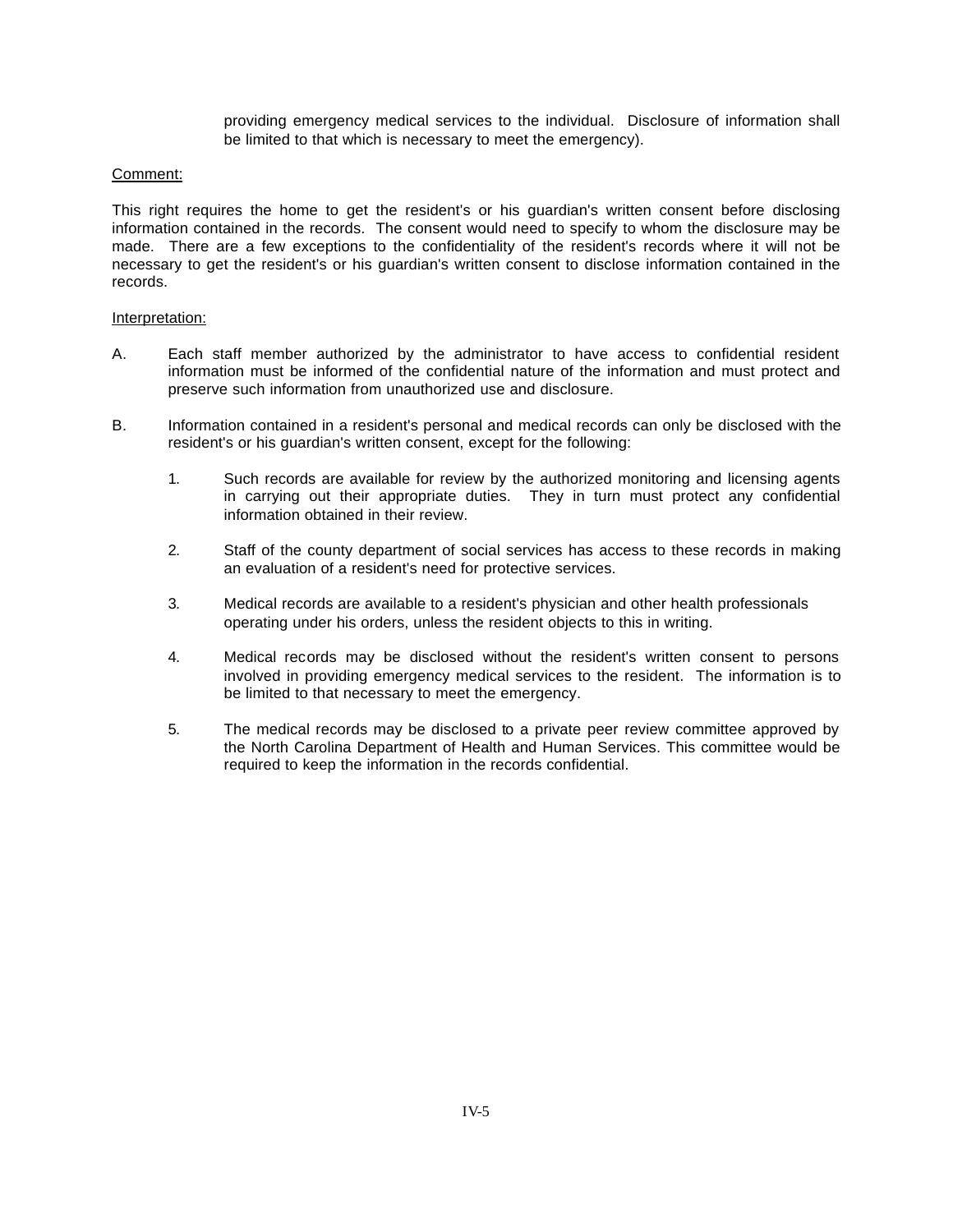# **RIGHT 7 - To receive a reasonable response to his or her requests from the facility, administrator and staff.**

### Comment:

Reasonable can be defined as sensible or judicious. A resident should not expect that every request he makes will be granted because some requests may be impractical or even detrimental to his health or to others in the home.

### Interpretation:

- A. Requests for services required under the standards must be granted.
- B. Requests for services not required under the standards deserve consideration, particularly requests which would improve the quality of life of a resident.
- C. When requests are denied the reasons should be carefully explained.

# **RIGHT 8 - To associate and communicate privately and without restriction with people and groups of his or her own choice on his or her own or their initiative at any reasonable hour.**

### Comment:

Reasonable can be defined as sensible or judicious. Reasonable hours should be interpreted to mean waking hours. Normally, facility staff is unusually busy during the early part of the morning hours. After 10:00 a.m. and before 9:00 p.m. should, in most cases, be considered reasonable. A facility would not be obligated to allow visitors who were disruptive to the resident or detrimental to his well being as determined with the resident or his responsible person.

### Interpretation:

- A. A facility should provide a place where a resident may meet privately with family or with friends. In semi-private rooms, provisions should be made so that a resident may associate or communicate privately with anyone he desires.
- B. A facility has the right to restrict visiting hours as long as there are daily visiting hours which comply with the minimum standards under which the home is licensed.
- C. A facility should allow a visitor in unusual hours if this is the only possible hour a family member could visit.
- D. When a decision is made by the facility that a particular visitor will not be admitted this should be discussed with the resident, family or social services worker, if appropriate, and documented in the resident's file.

### **RIGHT 9 - To have access at any reasonable hour to a telephone where he or she may speak privately.**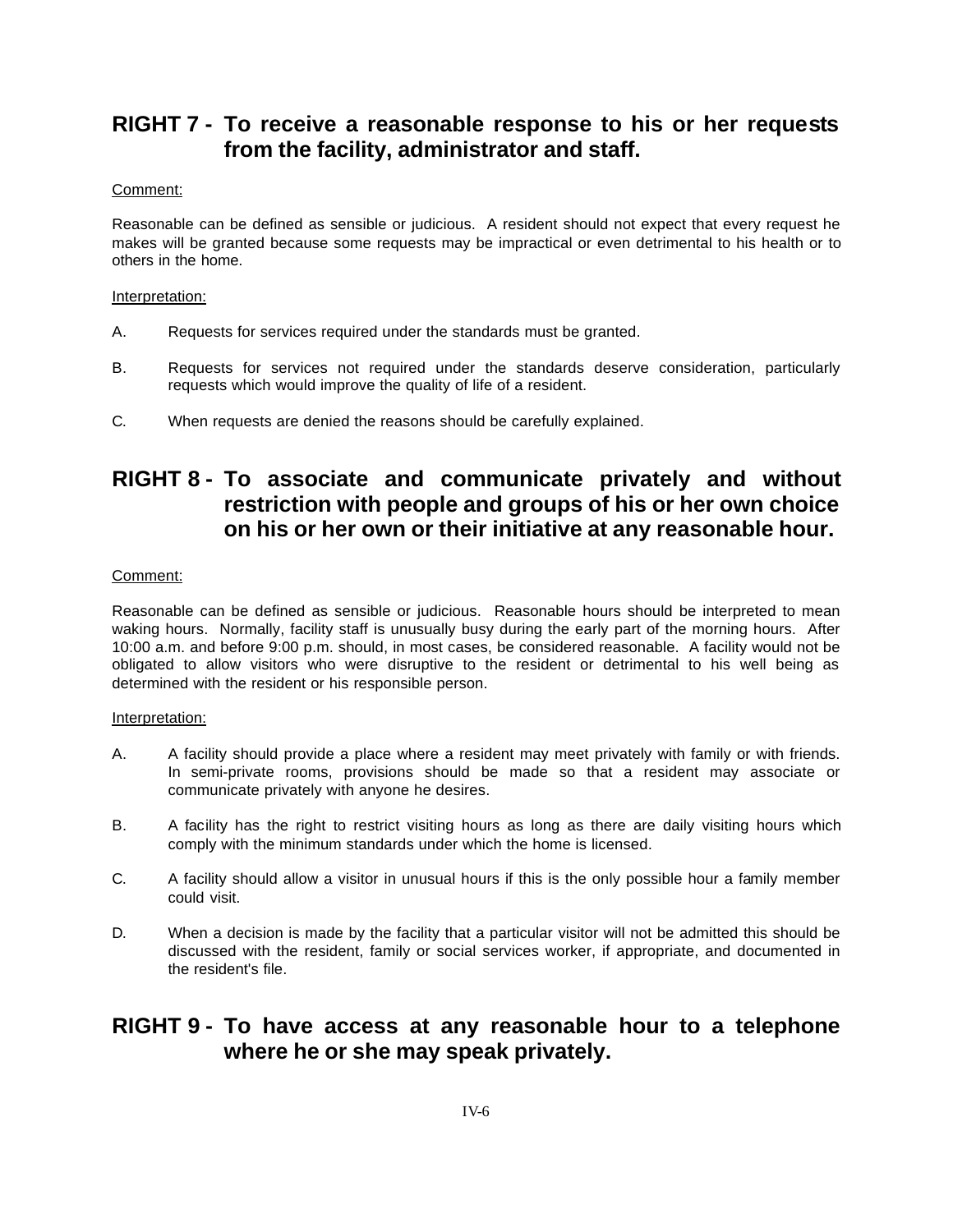### Comment:

It is important that residents have the link to relatives, friends and the outside world that the telephone provides.

### Interpretation:

- A. The same definition of "reasonable" and "reasonable hours" should apply as in No. 8 above.
- B. In most cases a telephone in the hall, lobby or activity room should afford enough privacy for a resident.
- C. In some cases where a resident requests privacy and considers this to be absolutely necessary, a resident should be allowed to use the telephone in a more private area such as the home's office. If the call is long distance, the resident can be expected to pay for the call.

# **RIGHT 10 -To send and receive mail promptly and unopened, unless the resident requests that someone open and read mail, and to have access at his or her expense to writing instruments, stationery, and postage.**

### Comment:

This is a legal right, which all United States citizens should expect.

### Interpretation:

- A. Mail to the resident must be delivered on the same day it is received.
- B. Mail cannot be opened without the resident's consent. It is illegal to open another person's mail without his or her consent.
- C. If a resident requests assistance in opening and reading mail, this request is to be honored.
- D. If a resident requests help in answering mail, this request is to be honored.
- E. A resident should be encouraged to keep contact with family and friends by mail.
- F. A resident is expected to purchase his own stationery, writing instruments and stamps, but administrators should respond to requests for supplies by either transporting the resident to a store or by getting it for the resident at cost if he is not able to go out himself.

## **RIGHT 11 -To be encouraged to exercise his or her rights as a resident and citizen, and to be permitted to make complaints and suggestions without fear of coercion or retaliation.**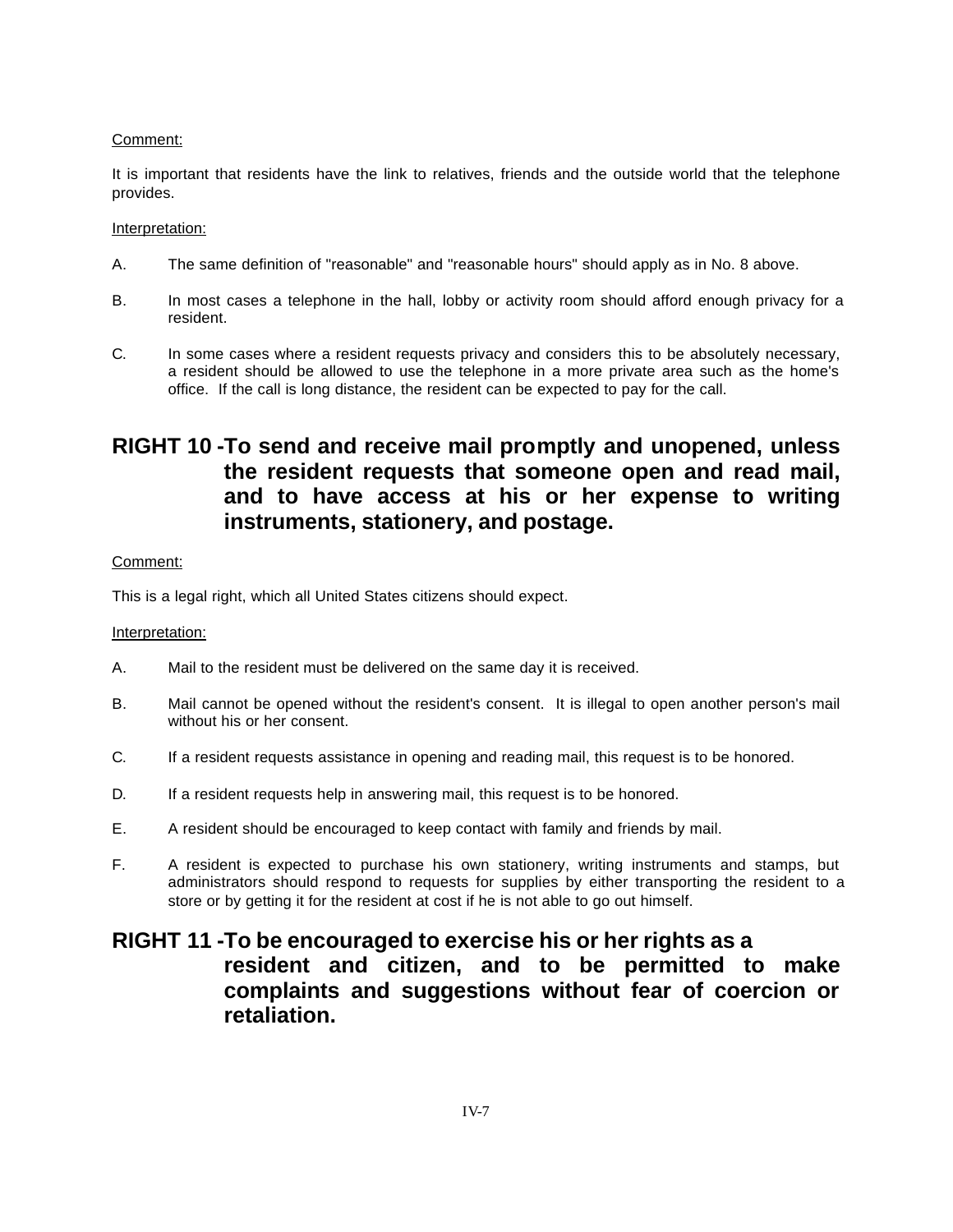### Comment:

Residents should be encouraged to be involved in community and civic affairs to the maximum extent possible. Such involvement enhances a person's sense of worth and well being. For most people, feelings of independence/personal autonomy depend upon being able to control to some extent their immediate environment and daily activities. In this regard, residents should be able to influence the scope and quality of services and the routines within the facility. Moreover, input from residents regarding food preferences, activities, and socializing can be very helpful to the administrator and the residents.

### Interpretation:

- A. Grievance policies should be formalized in writing and explained to the resident at admission so that a resident may feel free to criticize.
- B. Criticisms and complaints should be received by the home objectively and heeded where possible. A suggestion box could be helpful in encouraging residents to exercise their rights in the facility.
- C. Administrators should make an effort to transport residents to register and vote.

# **RIGHT 12 -To have and use his or her own possessions where reasonable and have an accessible, lockable space provided for security of personal valuables. This space shall be accessible only to the resident, the administrator, or supervisor-in-charge.**

### Comment:

The items most likely to need securing are private papers such as legal documents, stock certificates, letters important to the resident, and jewelry items such as rings and watches.

- A. Lockable space does not mean general storage. There are no specifications as to size in the law. Lockable spaces that can be considered are a lockable drawer, a locker, an individual lockable closet or box, etc.
- B. The administrator must furnish a space for each resident to store his valuables. This space, whether it be a drawer, a box or some other container must have a lock and duplicate keys so that the resident can unlock it when he wants to and the administrator or supervisor-in-charge can unlock it if the resident loses his key.
- C. The resident is to receive one key free of charge and additional copies on request at cost.
- D. While the resident may elect not to use the lockable space, it must still be available in the home since the resident may change his/her mind.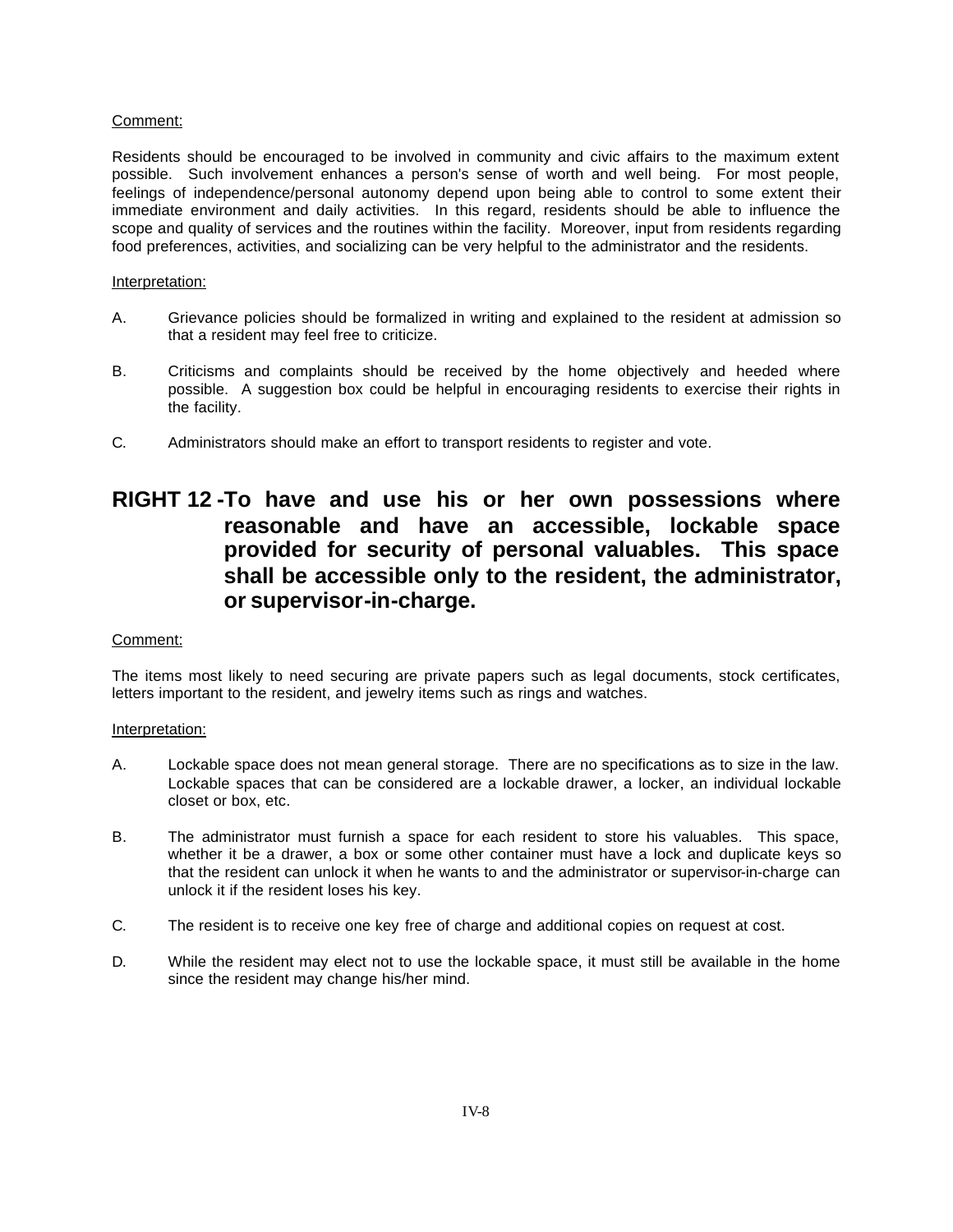# **RIGHT 13 -To manage his or her personal needs funds unless such authority has been delegated to another. If authority to manage personal needs funds has been delegated to the facility, the resident has the right to examine the account at any time.**

### Comment:

The management of his personal funds promotes independence and responsible decision making in a number of small but important ways for the resident.

#### Interpretation:

- A. To the extent they are possibly able, residents should be encouraged to handle their own personal needs funds.
- B. The resident is due his personal needs funds as soon as the check is received and can be cashed.
- C. The checks, which come to the facility, are usually written to the resident. The resident pays the facility for his room, board, and care. The remainder he keeps for his personal needs such as Medicaid copayment-payments, soft drinks, tobacco products, etc.
- D. The management of personal needs funds can be delegated to the facility only through a written statement in the resident's record, signed by the resident or his responsible person.
- E. If the resident requests that the administrator handle his personal needs money, the administrator must keep accurate records.
- F. If the resident requests to look at his account the administrator must let him examine it.
- G. The resident can terminate this agreement at any time (as long as he has paid what he owes). Any balance belonging to the resident must be delivered to him promptly.
- **RIGHT 14 -To be notified when the facility is issued a provisional license or notice of revocation of license by the North Carolina Department of Health and Human Services and the basis on which the provisional license or notice of revocation of license was issued. The resident's responsible family member or guardian must also be notified.**

### Comment:

Residents need to know when and in what area the facility in which they are residing is deficient in meeting the minimum standards and regulations for operation.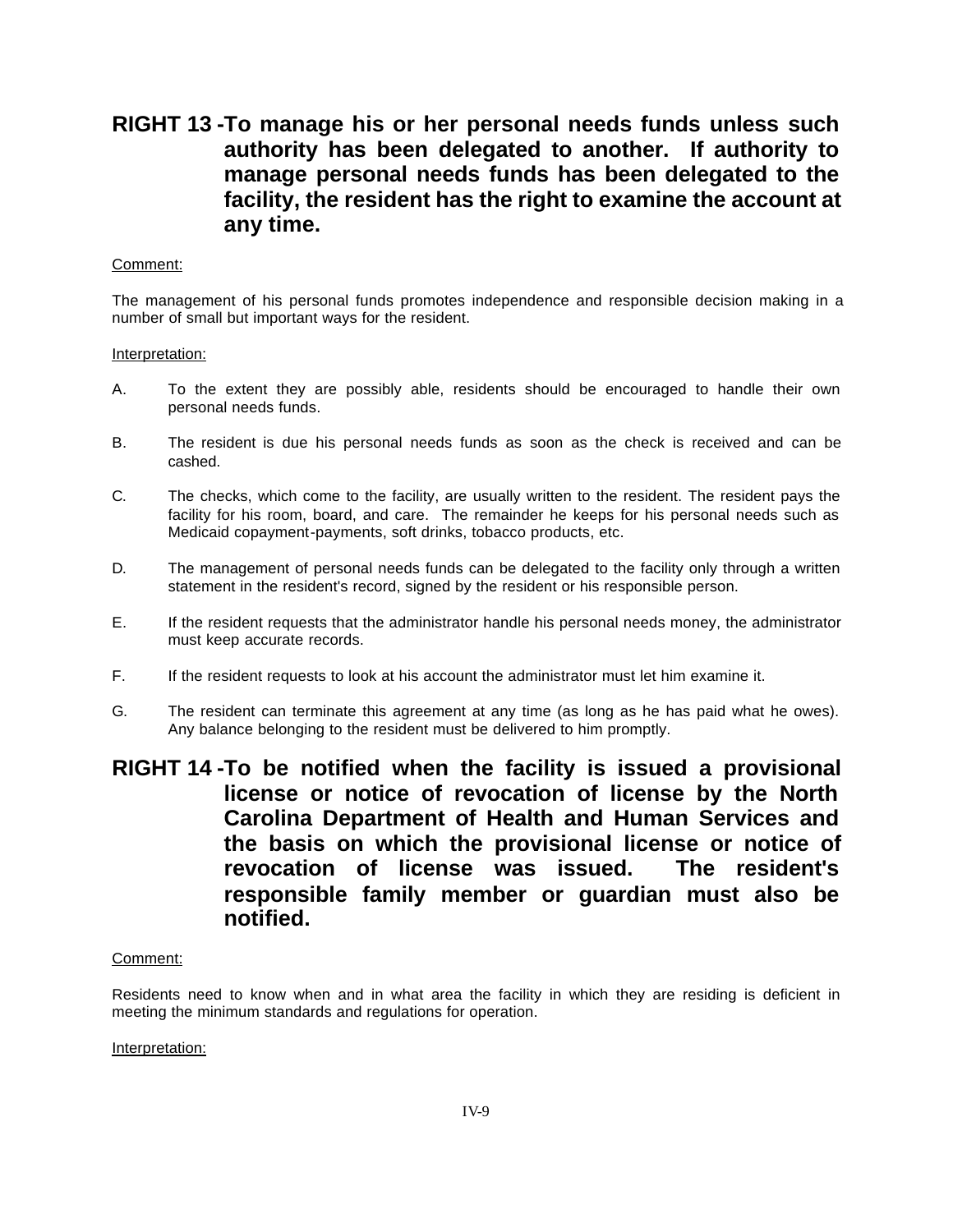- A. When the facility receives a provisional license or notice of revocation of license, a letter accompanies the license or notice stating the reasons the home's license has been downgraded or may be revoked. This letter must be posted in a conspicuous place and residents informed about the letter, or the administrator can send each resident a letter containing this information.
- B. If a resident has a guardian, or a responsible family member, the facility must notify the guardian, or family, in writing, that the home has a provisional license or has received a notice of revocation of license and the reasons it was issued.

# **RIGHT 15 -To have freedom to participate by choice in accessible community activities and in social, political, medical, and religious resources and to have freedom to refuse such participation.**

### Comment:

As a general rule, residents have the same freedom of choice in the areas listed above as do other people in the community. Their basic freedoms are not legally limited or restricted in any way simply by the fact that they are residents of Adult Care facilities.

### Interpretation:

- A. The administrator must make it clear in his written policies and procedures that he encourages residents in their pursuits of entering into community life.
- B. The administrator must furnish transportation to community resources according to the standards.
- C. The resident has the right to choose his own physician in the community.
- D. Residents should be encouraged to advocate for themselves, i.e., to reach out for or refuse involvement or activities based on what they believe is appropriate or desirable for themselves, as individuals.

### **RIGHT 16 -To receive upon admission to the facility a copy of this section.**

### Comment:

This is self-explanatory. It refers to the Declaration of Rights.

### Interpretation:

The facility must have a statement typed or clearly written that the Declaration of Rights was received by the resident. The resident signs the receipt and the administrator files this in the resident's record.

# **RIGHT 17 --To not be transferred or discharged from the facility**